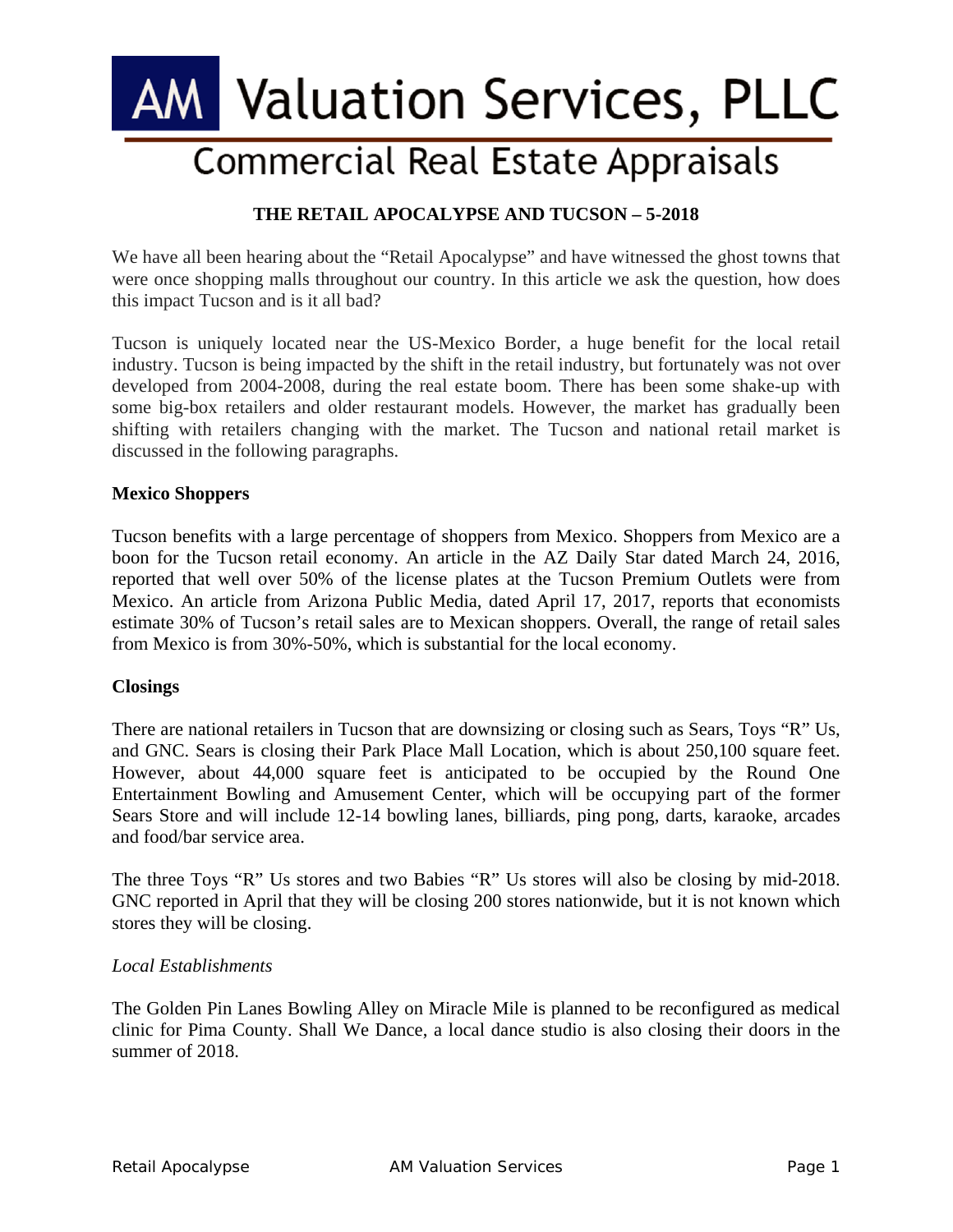#### *Restaurants*

The restaurant industry is also experiencing a market shift with national restaurants closing stores nationwide. These restaurants include Subway, Applebees, and McDonald's. Subway announced they are closing 500 locations nationwide in April of 2018. McDonald's announced they are closing 900 stores worldwide in 2018. Applebee's is closing 60-80 locations, and IHOP is closing 30-40 locations. Locally, Twigs Bistro and Martini Bar closed their Tucson Mall location in May of 2018. Other local restaurants that closed in 2018 are Chuy's Mesquite Broiler in Rita Ranch and Opa! Greek Cuisine and Fun on Campbell Avenue. However, others are expanding, such as Serial Grillers.

#### **Future**

Retailers such as Walmart and Macy's have increased their online presence. Obviously, Amazon is setting the bar high with fast delivery, online systems, competitive pricing, and cashier-less stores. Restaurants and retailers have been moving to more interactive experiences. Dave and Busters, Lucky Strike, The Yard, and Round One Entertainment offer games, food and drinks. Funtastics in Tucson is going to renovate their entertainment center and replace their batting cages with a new water playground. The fitness industry has been expanding with gyms and specialized spaces for yoga, cross-fit, boxing, and personal training. In general, big box stores have been shrinking their store size, such as Nordstrom's, Kohl's, Best Buy, Walmart, and Macy's.

Amazon is planning a fulfillment center in Tucson that will be 2.3 million square feet, more than double the largest building in Tucson, the Target Distribution Facility. This fulfillment center will employ about 1,500 people and will allow for faster service. Amazon is also expanding their cashier-less grocery stores that should help the flow in the store. Other retailers could implement cashier-less stores to improve the flow and improve the shopping experience.

An article published in the AZ Daily Star in May of 2018 talks about how Tucson only has one ice skating rink for the entire city, well underserved. Meanwhile, Phoenix has 13 ice rinks so Tucson hockey teams and ice skaters are often forced to travel north. This could be a great opportunity for a local entrepreneur or public entity.

#### *Malls*

The local malls seem to be doing fairly well with the exception of the Foothills Mall. Tucson Mall and Park Place have high occupancy levels. La Encantada as a lifestyle center in the more affluent area also has strong occupancy and rents. Tucson Premium Outlets in Marana is also succeeding but at the cost of the Foothills Mall, which is nearby and older. Nationally, malls are moving to more of a lifestyle format with outdoor corridors allowing quick access and less heating and cooling expenses. Regional malls that are not succeeding have been repositioning in the market, some of the vacancies nationwide have been filling with fitness centers, call centers, medical clinics, churches, event spaces, art galleries, and educational centers. Some of the vacant anchors have even been turned into apartments. Most regional malls that are suffering are not 100% vacant and becoming mixed use in nature, with emphasis remaining on retail. The large